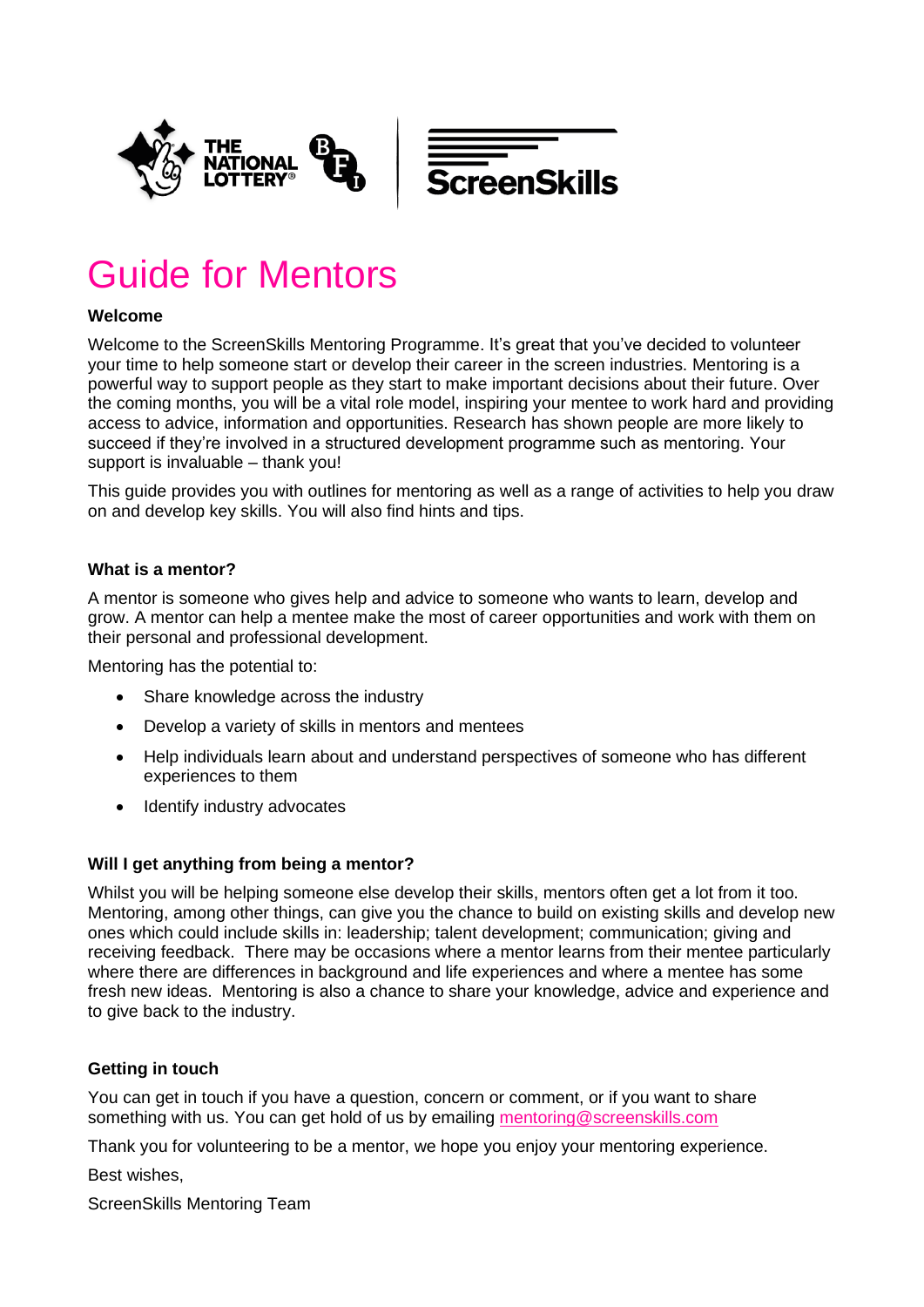#### **Mentoring is …**

*A personal and professional development partnership in which someone shares their experience and knowledge with someone who wants to grow and progress: it's a two-way confidential partnership of learning, dialogue, development and challenge*

Mentoring is about establishing this partnership between two people – the mentor and the mentee. A mentor shares valuable skills, knowledge and insights to the mentee to help them develop personally and professionally in their career.

You will be supporting someone through a learning or developmental journey. It's about reflecting, encouraging and supporting the mentee to be the best they can be in their career now and in the future.

Mentoring is also about building mutual trust and respect. It's a two-way partnership - you both get the chance to learn new things and benefit from the partnership. Mentoring offers both parties the opportunity to: further their personal and professional development; increase their network; see things from other perspectives; develop their communication and feedback skills; learn from each other's ideas.

You will be invited to a webinar and will receive a shorter briefing document. You can access either of these to understand what is involved in being a mentor and will build on this guide. There is also an eLearning module for mentors on our website: [https://www.screenskills.com/online](https://www.screenskills.com/online-learning/modules/mentoring-for-mentors/)[learning/modules/mentoring-for-mentors/.](https://www.screenskills.com/online-learning/modules/mentoring-for-mentors/) Mentees are also offered their own webinar, shorter document and eLearning module.

Every mentoring relationship is different, and each one will present the opportunity for both mentor and mentee to learn from each other. As a mentor, you're the person who guides, supports and challenges your mentee. Your mentee is supported and encouraged by you to identify and achieve their career goals, overcome challenges or barriers and receive feedback. Trust and rapport are key to a successful mentoring partnership.

A mentor can:

- Provide an outside perspective for the mentee and their career objectives
- Help the mentee identify clear goals
- Facilitate the generation and exploration of ideas and choices
- Encourage decision making and identification of actions
- Actively listen to the mentee and ask a range of questions
- Help by sharing their own experiences of successes and learning from failures
- Offer advice, support, guidance and encouragement, challenge and stretch
- Provide non-judgemental, honest and constructive feedback
- Be a confidential sounding board for ideas
- Inspire the mentee to realise their potential
- Where appropriate:
	- $\circ$  provide contacts and networks to further personal and career development
	- o offer shadowing opportunities

#### **What shouldn't a mentor do?**

Mentoring is just one of many different development activities which include: training courses; coaching; work placements; trainee programmes. Therefore **a mentor will not be expected to:**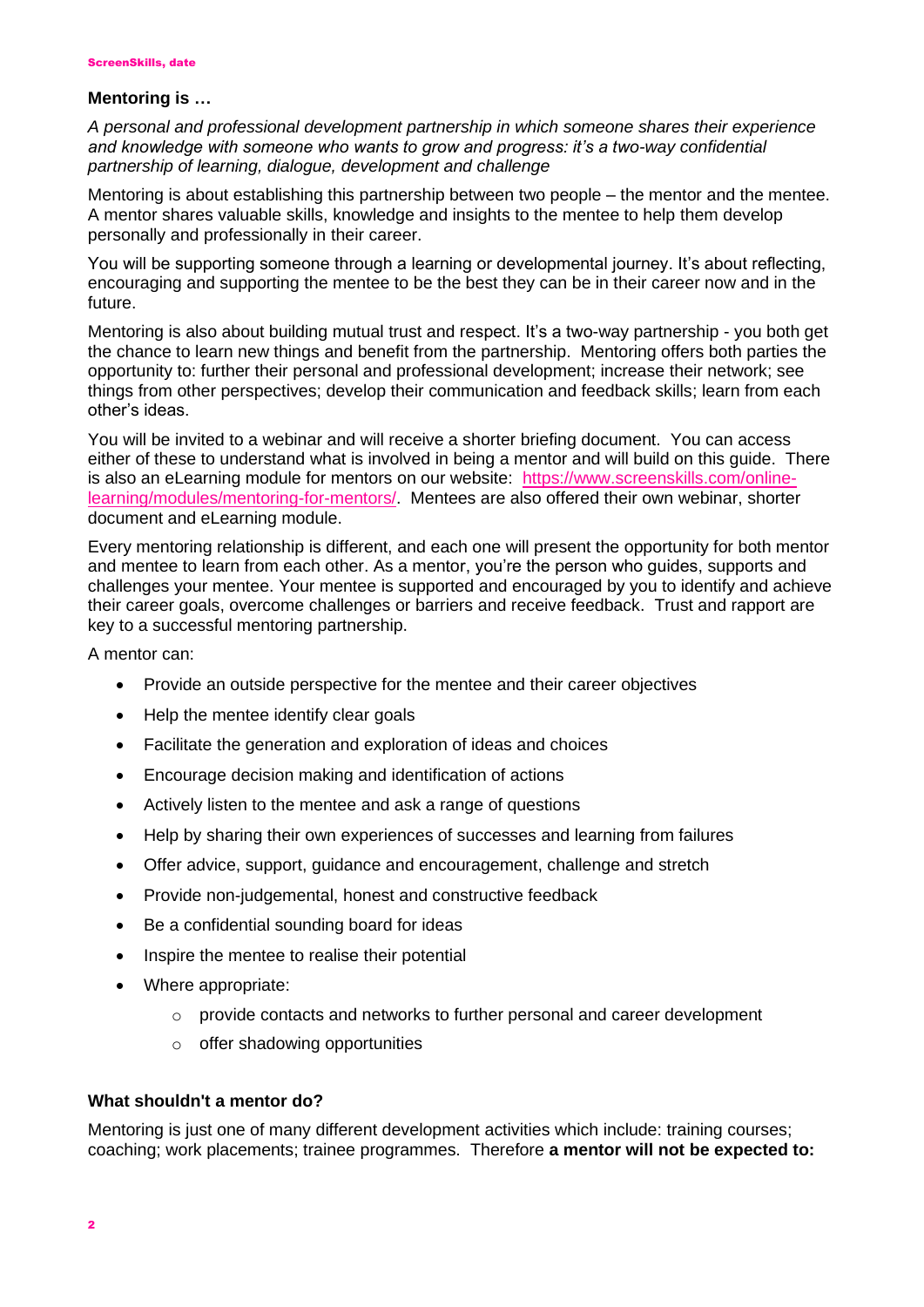- Give the mentee a job or ask them to do unpaid work
- Provide training or counselling
- Tell the mentee what to do
- Solve all the mentee's problems
- Take the responsibility for making the mentee's career successful the ultimate responsibility for success is always down to the mentee.

You should be prepared to commit making the partnerships work, to meet for up to six hours over six months and to focus on the mentee's personal and professional goals and objectives.

#### **Mentor and mentee matching**

You have already completed your online registration form. We used the information you gave us to match you with a suitable mentee. We match on what a mentor says they can offer and what the mentee wants to focus on. Preferences are taken into account such as a willingness to work with someone from a different sector or not.

#### **Here's how it works**

Mentors and mentees will be invited to attend an introductory webinar where we will talk about how to give and get the best from mentoring. You will be able to ask questions – and get answers!

Throughout the process your designated we will be on hand to support wherever possible. Remember you can contact us via email [mentoring@screenskills.com](mailto:mentoring@screenskills.com) if you need to.

#### **Establishing a Successful Partnership with your Mentee**

Now you have been matched to your mentee, you will need to ask them to set up a rough timetable of meetings in advance and agree how you will work together. A set of ground rules is covered later in this guide and in the webinar.

Towards the end of each meeting encourage them to complete a brief session or learning log which can downloaded from our website, including details of each meeting and action plans that will act as the basis for ongoing discussion.

Together work towards developing a trusting partnership and establishing a good rapport with each other.

Aim at maintaining the partnership of up to six hours over a maximum of six months and adopt the attitude that it is a mutually beneficial partnership.

Effective mentoring meetings provide a sense of purpose and achievement. Meetings need to have a focus, exploration and an outcome.

Mentoring meetings must take place in a suitable environment. This could be at a shared meeting venue, offices, etc. Ideally out of your direct working environment, but a meeting room nearby may be suitable. Also coffee shops and hotel public meeting areas are suitable places to run mentoring sessions. Do consider virtual meetings using the phone, video calls, face time – using appropriate technology and apps works perfectly well in most circumstances. Whatever works best for both parties.

**Never have a mentoring session at a home address of either Mentor or Mentee or somewhere you feel vulnerable or uneasy.** You will have been sent the Code of Conduct and it is available on our website**.**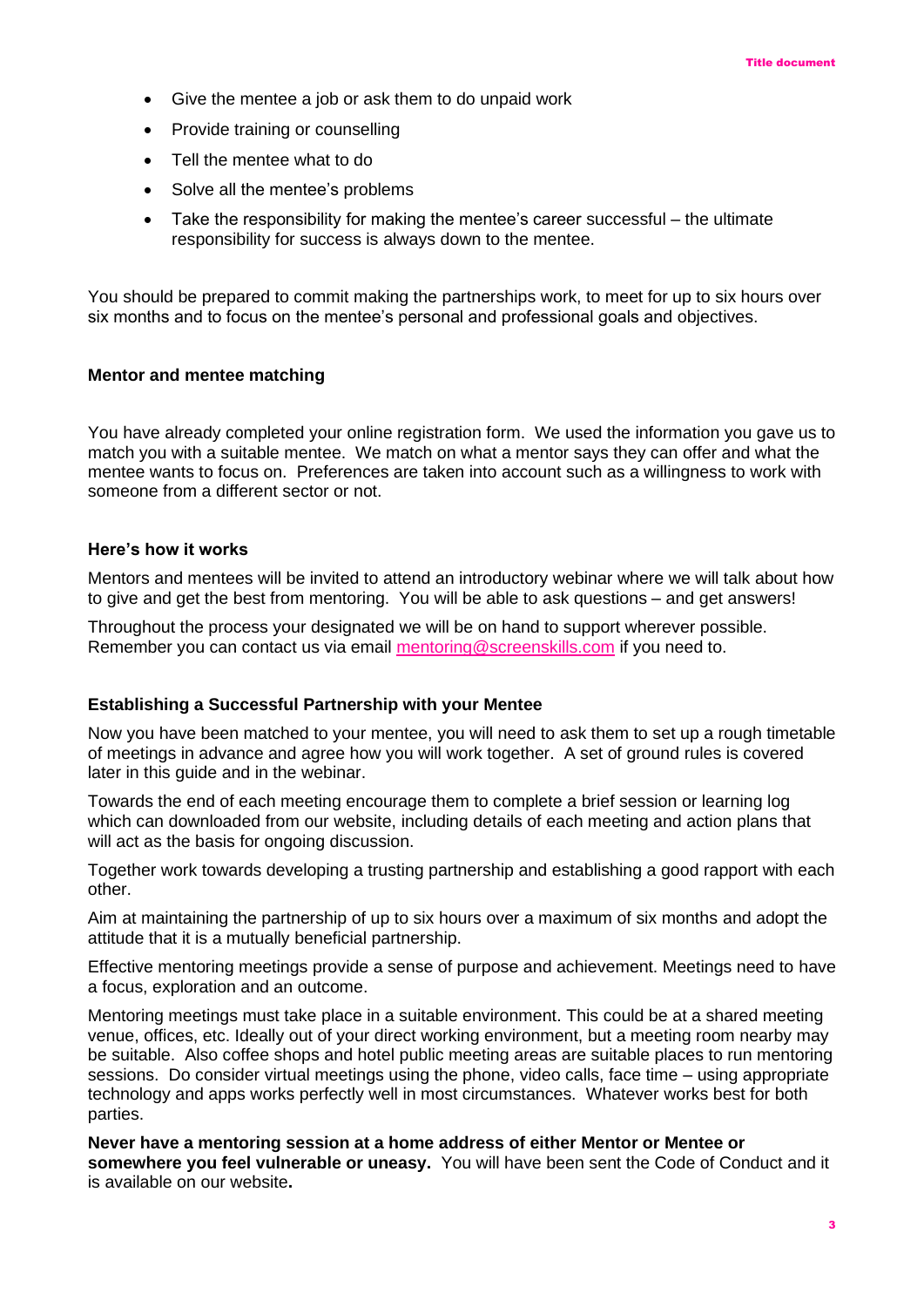## **Early Exit**

Although every effort will be made to ensure a close match between you and your mentoring partner, sometimes things may not work out. If things don't work out it is good to discuss with your mentoring partner and see how and if you can make it work. However either or both of you may decide to finish the partnership and exit the mentoring at any point. This is no reflection on either party.

If you do finish the partnership early, you both may be asked to complete and return the Early Exit Form. Both parties will be contacted to confirm the situation and support offered if required. It may be possible to arrange another suitable Mentor/Mentee match.

## **The mentoring process**

## **The Introductory Meeting (First session)**

A true partnership will evolve over a period of time as rapport and trust grow. Although your mentee arranges the meetings, sets the agenda and controls what they get out of the mentoring you are both have a responsibility to the partnership. The first meeting is important because it sets the tone of the partnership which will, ideally, get off to a swift and productive start. Use your active listening and relationship building skills. It is good to prepare for the first meeting by thinking what you want to say and share with your mentee. We recommend that, if possible, you aim to meet (in person or using a video call) at least once particularly early on in the process if possible.

## **To get started you could:**

- Make yourselves comfortable, grab a tea or coffee and sit down and get to know each other whether in person or if you are meeting virtually
- Tell your mentee something about yourself, this could include information about your story and current work challenges and achievements. You do not have to share personal details.
- Explain why you got involved in mentoring, what you think you might be doing during the meetings and talk about what you both might get out of it.
- **EXECUS EXECUS** Discuss how you both could give and get the best from mentoring.

If you don't hit it off straight away don't panic. It takes time to build any partnership and it will get easier the more you meet because you'll build up trust and get used to each other.

If you are worried about anything after the first meeting just get in touch with us. We're here to provide you with all the support you need at those early stages.

## **Before the session**

Once the mentee has arranged the first meeting, spend a little time making sure you have all the basic information you need about your mentee, including:

- Contact details
- Background
- Any special needs, access requirements or circumstances
- Venue for the first meeting, or appropriate technology

If you are going to ask your PA to deal with the mentee to set up the meetings please ensure they understand the importance of the meetings and that they need to be a priority in your calendar and not the first thing that gets cancelled if you hit a busy time.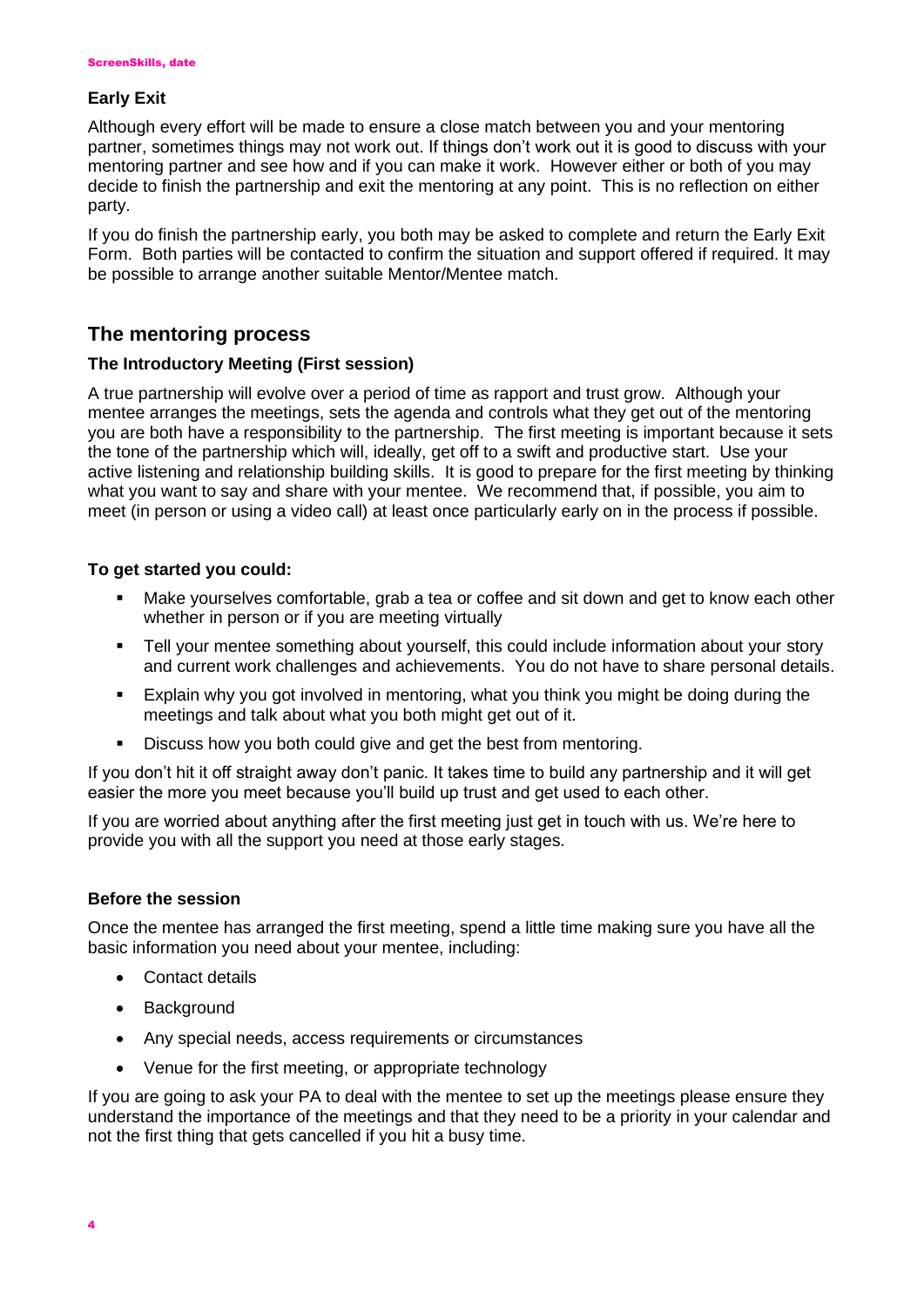#### **During the session**

The first session is all about getting the partnership off to a good start by establishing some ground rules and acknowledging that the partnership is two-way. It's also the best time to agree what you hope to achieve and share your expectations of one another. You will need to discuss and agree confidentiality, responsibility, boundaries, when you would like to meet and for how long, how you'll keep in touch to arrange other meetings and the best way to remind each other of your meetings. The ScreenSkills mentoring programme is six hours over six months. It is up to your and mentoring partner how to divide this – one hour a month for six months or something that better suits the mentee's needs and the mentor's availability.

To start with we recommend you cover:

- Your mentee's ambitions and goals in relation to:
	- particular topics, challenges, barriers or opportunities
	- achievements so far and how to build on them
	- realistic expectations
	- **•** priorities
	- areas on which your mentee would find you input most useful

And a few basic essentials:

- **•** frequency of meetings
- venue for subsequent meetings or whether you will use the phone or video calls
- decision about email and/or telephone contact between meetings
- discussing the mentoring agreement and code of conduct
- confidentiality
- how your mentee will record progress and issues/targets for further development, you can use the session learning log for this.

If, for whatever reason, it is felt by either party that they are not suited for the mentoring partnership, let us know and we may be able to find a new mentoring partner for you.

#### **Subsequent sessions**

At subsequent meetings you will be in a position together to review their progress and successes towards achieving their objectives. Furthermore, through these discussions you will both be in a position to evaluate the effectiveness of the mentoring partnership.

The frequency of meetings is typically about monthly but you and your mentoring partner can meet at intervals that suit both your needs and availability. You may want to have two or three meetings at shorter intervals to help them with a specific project or job application for example. This will need to be agreed by both parties.

The duration of the mentoring programme is up to six hours over a maximum of six months.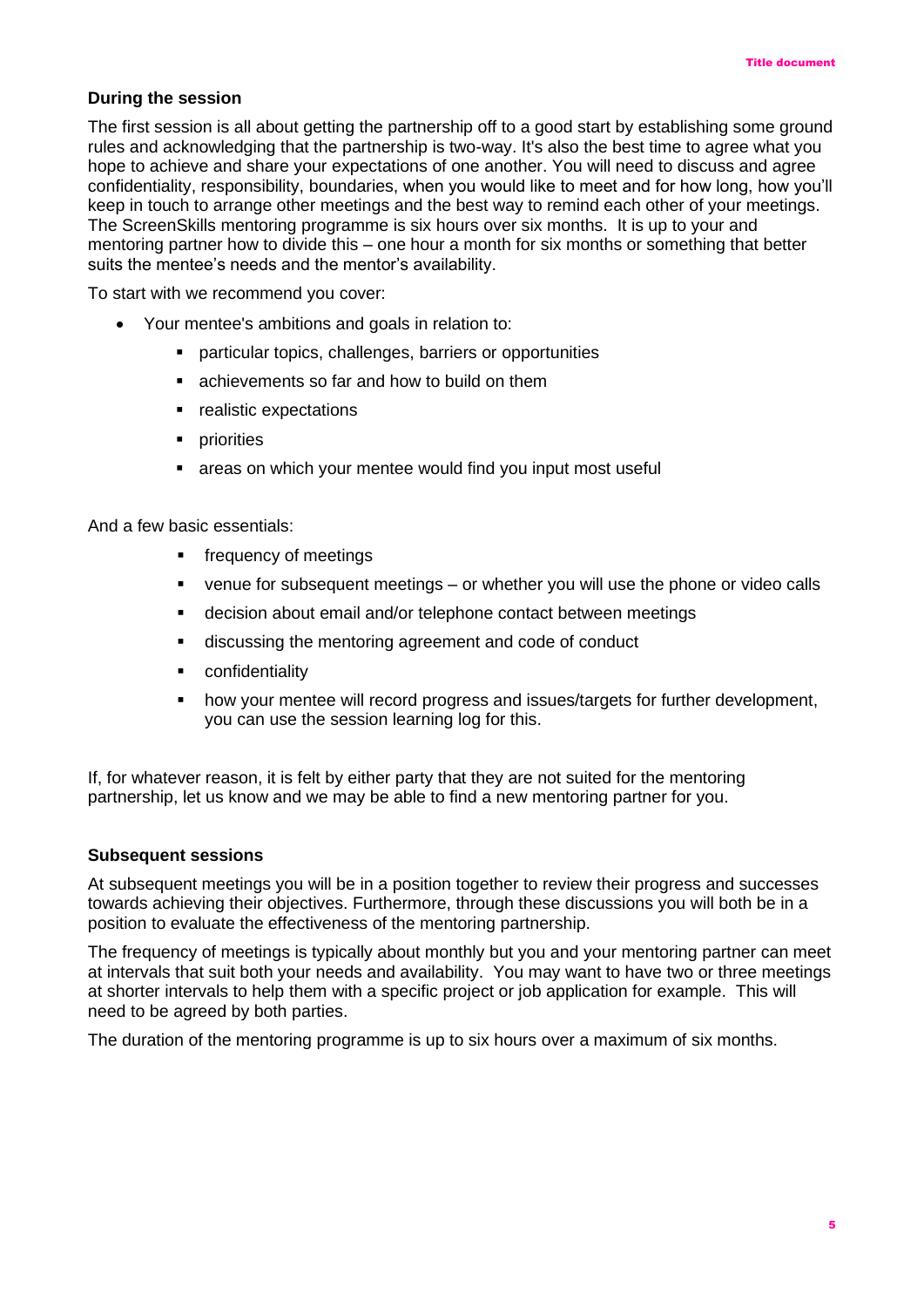#### **Session overview**



## **Mentoring Sessions Log**

The sessions learning log can be completed during and after each session and helps the mentee track their progress. It can be a very useful part of the process for the following reasons:

- It is a written record of what the mentee has learnt and achieved over the specified period
- It forms a basis of discussion and comment during the meetings
- It will act as a reference point for later use in their learning journey

## **Mentoring Partnership Evaluation Form**

We will send you both a check in form at the mid-way point and at the end of the partnership. Please complete it and return to [mentoring@screenskills.com.](mailto:mentoring@screenskills.com) It is used to review the success of the partnership. The form may also be used if a mentoring partnership ends early. It is important for us to understand what we are doing right and where we need to improve to give the mentoring partnerships every chance of success.

#### **Boundaries**

Mentoring is a professional partnership – not just a nice chat. All professional partnerships need boundaries – it is up to you both to be consistent and respectful. You should both think about:

**Time** - mentoring works best when you've agreed about how you will spread the hours, when it's best to meet and whether you will meet - face-to-face or virtually. Commitment to the partnership and being respectful of your mentoring partner's time. Agree to turn up on time and to make the mentoring meetings a priority a in your calendars. Discuss what to do and how to get in touch if you need to postpone a meeting at short notice.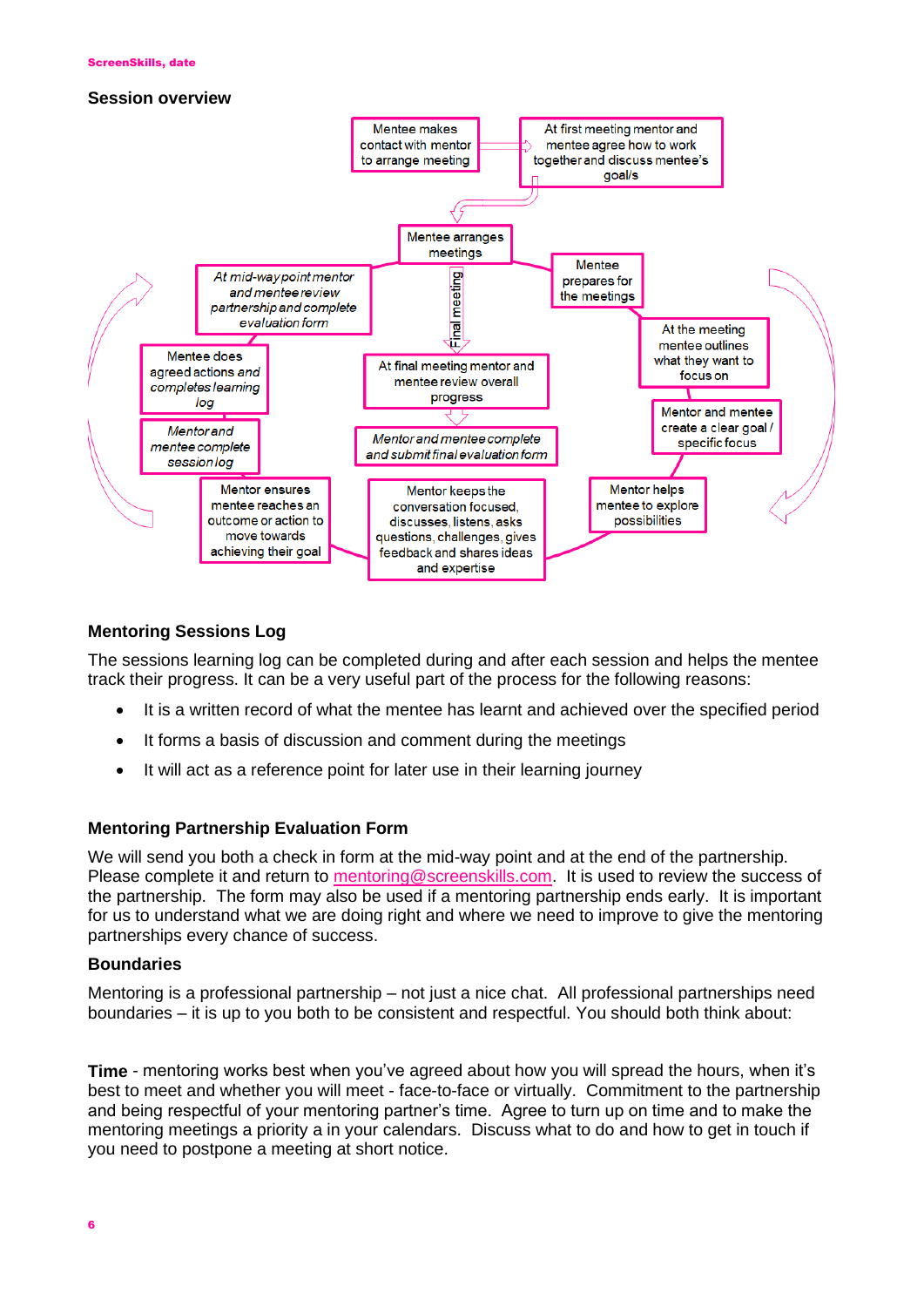**Getting in touch** - it's up to you both to decide how it's best to keep in touch. Let your mentoring partner know which number or email address is easiest to get hold of you on. Don't forget to chat about which times you'd both prefer to be contacted. It is the mentee's responsibility to arrange the meetings.

**Money** - don't feel that you have to pay for food or drinks for your mentee. Do not accept gifts from your mentee. You should not expect payment for your mentoring. Entering into any financial arrangement is outside of the boundaries of this mentoring programme.

If your mentee is behaving inappropriately or something else crops up that you're unsure about, please contact us [mentoring@screenskills.com](mailto:mentoring@screenskills.com)

#### **Confidentiality**

It's really important that you respect each other's confidentiality. Remember that most things you talk about are going to be confidential between the two of you. Neither of you should talk about the content of the meetings to a third party without permission from your mentoring partner. You should discuss what is not going to be confidential, this could include: any criminal conduct; possible harassment or bullying; a suggestion of self-harm or harming someone else. You may need to discuss accessing other professional support in some circumstances, or you may encourage your mentoring partner to take appropriate action. Speak to us if you are worried about anything like this.

**Information** - keep any information about your mentee, like a phone number, somewhere secure. Do not share any financial details. Do not share with others the things the mentee may tell you about their own experiences, especially when they tell you about things that didn't go so well for them or mistakes they made in the past.

**You** - confidentiality works both ways. Be aware of which personal areas of your life you're prepared to share with your mentee and those you are not.

#### **How do I know if I'm being a good mentor?**

As a good mentor you will need to bring many of the skills you use at work. Focus on qualities such as being patient, positive, open-minded, and skills such as active listening and asking open questions. Mentoring can be a good space to practice giving and receiving feedback. The most important is just to be you – be authentic.

You are probably getting things right if:

- Your mentee is meeting up with you (that might sound silly but if they didn't want to they wouldn't turn up).
- You have good rapport.
- You feel like your mentee has opened up about their goals and objectives, strengths and weaknesses.
- Your mentee has learned new things from your sessions.
- You're really listening to them (not just pretending to).
- Your mentee appears to be developing both personally and professionally.
- The mentee is putting things into practice and doing the agreed actions after the meetings.

## **If you are not sure if it is working**